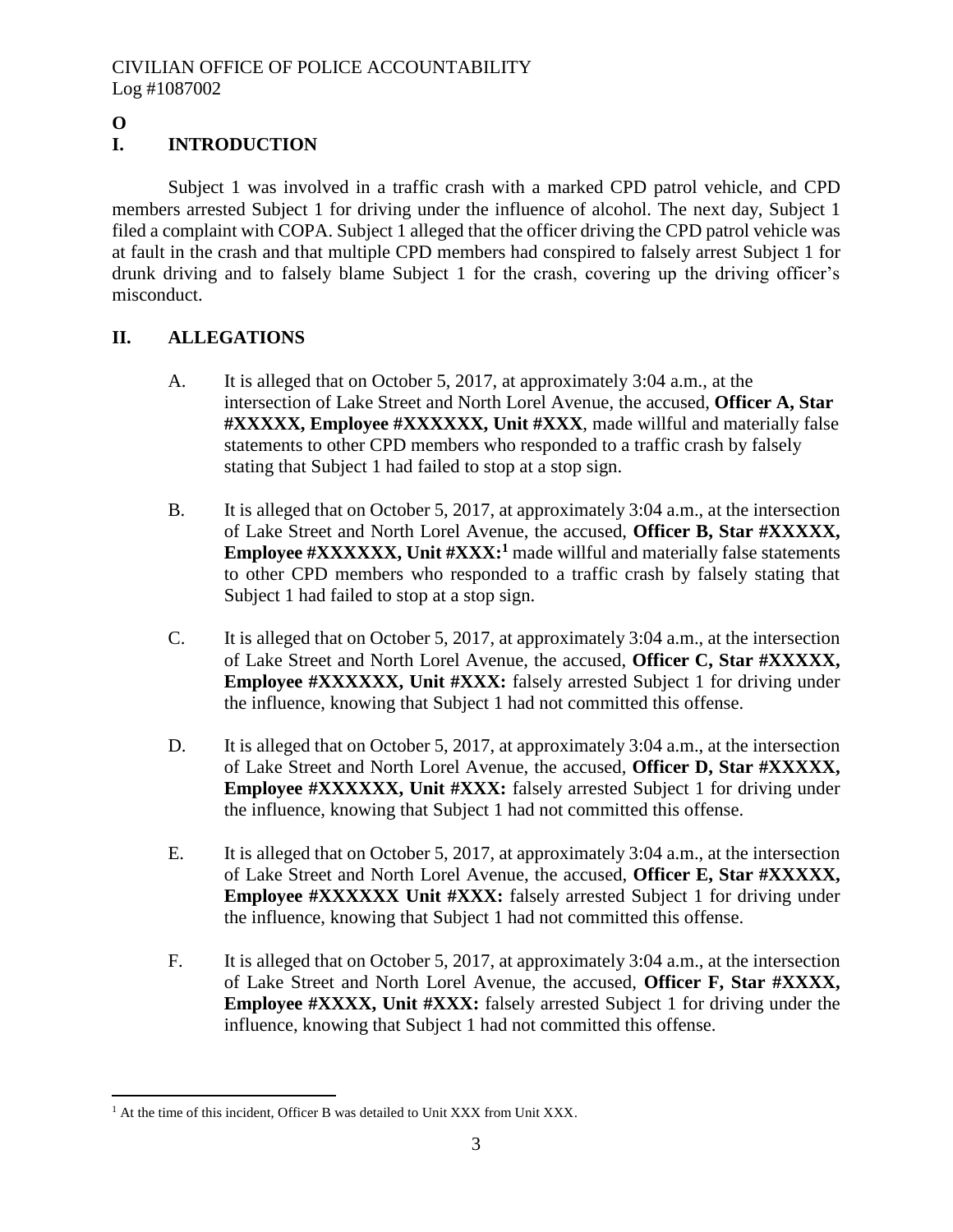#### **III. INVESTIGATION**

 $\overline{a}$ 

COPA gathered relevant physical and documentary evidence associated with this incident. Additionally, COPA obtained statements from numerous individuals including the accused sergeant. A summary of this evidence follows.

#### **A. Statement of Complainant Subject 1**

COPA investigators interviewed Subject 1 on October 6, 2017. Subject 1 said that at about 3:00 a.m. on October 6, 2017, he left his home at XXXX West Washington Street to move his car because of temporary street-cleaning parking restrictions that would be in effect the next day. He drove around the neighborhood looking for parking, heading south on North Lorel Avenue towards Lake Street, coming to a complete stop at the "stop" sign at the intersection of Lorel and Lake. After stopping, Subject 1 slowly moved into the intersection, intending to make a right turn and head east on Lake. Subject 1 said that a large building on the southwest corner of Lake and Lorel made it difficult to see oncoming traffic without first moving forward. As he moved forward, Subject 1 looked to the west and did not see any light reflected on the pavement from oncoming traffic, so he continued to make his turn. As he entered the intersection, his car was struck on the driver's side by a marked "blue and white" CPD patrol vehicle. Subject 1 said that the patrol vehicle was traveling at between 45 and 50 miles per hour, considerably over the speed limit, and that none of the patrol vehicle's lights, including the headlights, were on.

Subject 1 said that the driver and passenger in the patrol vehicle that struck him were female CPD officers, one white and one Hispanic. After the accident, Subject 1 exited his vehicle, and the female officers directed him to stand at the front of their patrol vehicle. The female officers then called for backup, and several additional patrol cars arrived on scene within minutes. After additional officers arrived, Subject 1 said that the female officers drove away, leaving Subject 1 with several white male officers. Subject 1 said that a male officer placed him in the back of a patrol car and drove him to the  $15<sup>th</sup>$  District police station, where he was told that he was being charged with driving under the influence of alcohol. Subject 1 asked the officers involved in his arrest for their names and badge numbers, and Officer C, Officer D, Officer E, and Officer F wrote their names and badge numbers on a piece of paper.<sup>2</sup>

Subject 1 said that he had not consumed any alcohol or any other intoxicating drugs on either October 4 or October 5, 2017, and that he was entirely sober at the time of the accident. Subject 1 said that he believes the male officers arrested him and charged him with driving under the influence to cover up the fact that the female officers had been at fault in the traffic accident.<sup>3</sup>

<sup>&</sup>lt;sup>2</sup> CPD Attendance & Assignment records document that Officer C and Officer D were assigned to Beat XXXXX and were working at the time of the incident. The same records document that Officer F and Officer E were assigned to Beat XXXXX and were working at the time of the incident. (Attachment 20)

<sup>&</sup>lt;sup>3</sup> Subject 1 cited the fact that officers who were not involved in the crash had conducted the crash investigation and issued the citations as evidence of the alleged coverup. CPD Special Order S04-07-03, however, requires that a member who was not involved in a crash be assigned to investigate a crash involving a CPD vehicle (§IV.A.1). The same policy prohibits a member who is involved in a traffic crash from issuing a citation to the operator of the other vehicle (§IV.C.3). This special order was issued on March 28, 2016, and was in effect at the time of the incident under investigation. (Attachment 40)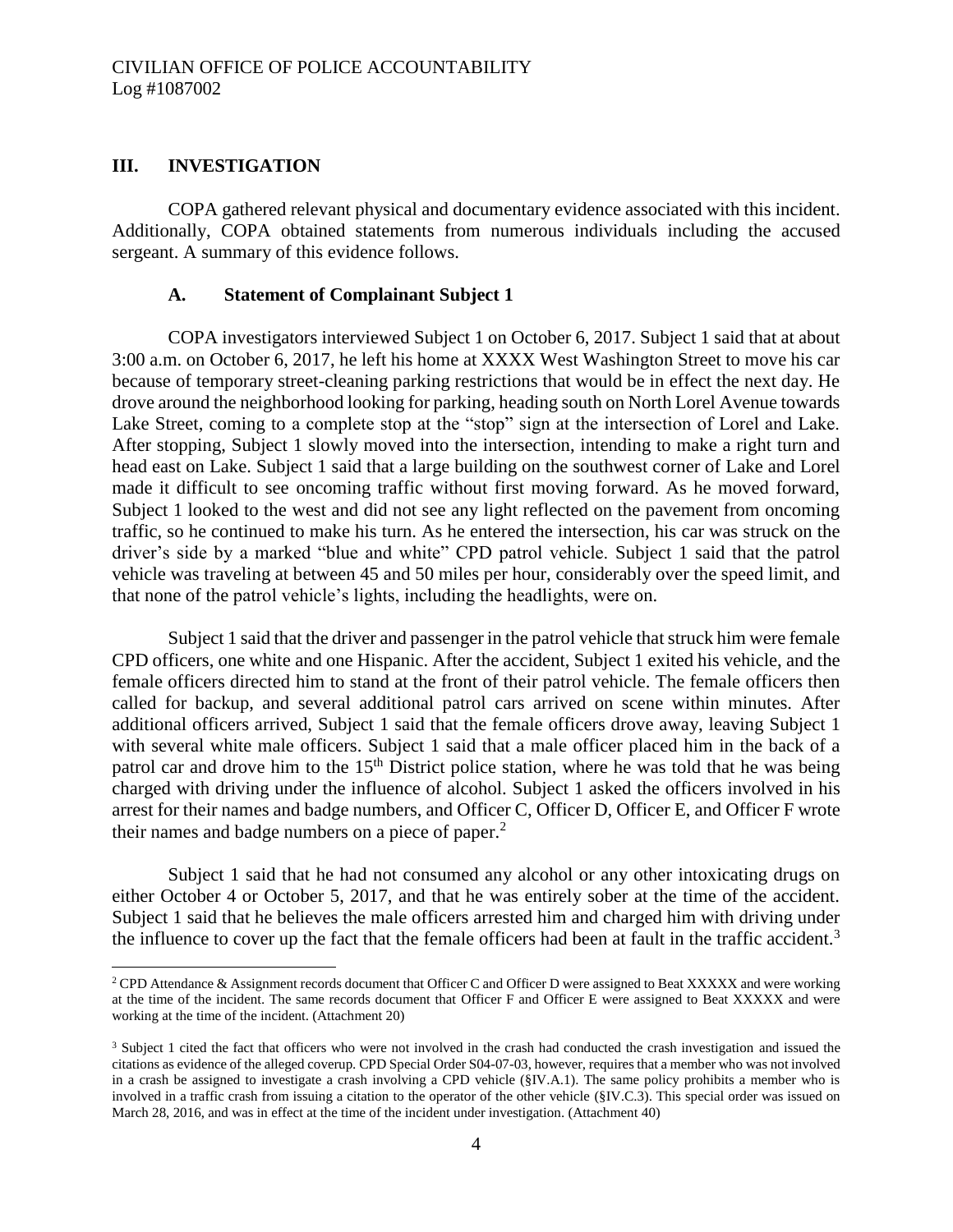Subject 1 said that he was not asked to perform any sobriety tests at the scene of the accident, and he refused to take a "breathalyzer" test at the police station. Subject 1 said that he refused the breath test to protest his false arrest and to protest the fact that the female police officers had not been ordered to take a breath test. Subject 1 said that one of the male officers issued him three tickets for traffic offenses, and he was then released after being photographed and fingerprinted. (Attachment 8)

## **B. Chicago Police Department Reports**

The following reports were obtained by COPA and made part of the investigation.

# **1. Traffic Crash Report, RD #XXXXXXXX<sup>4</sup>**

A traffic crash report signed by Officer C documents that Subject 1 was involved in a crash with CPD vehicle XXXXXX, a 2016 model Ford Explorer,<sup>5</sup> at 3:04 a.m. on October 5, 2017, at the intersection of Lake and Lorel. The driver of the patrol vehicle was Officer A and the passenger was Officer B. The report further documents that the patrol vehicle was traveling east on Lake when it struck Subject 1's vehicle, which failed to stop at a stop sign when traveling northbound on Lorel. (Attachment 17)

# **2. Other CPD Reports**

A vehicle impound / seizure report documents that Subject 1's 2003 Buick Lesabre was impounded pursuant to CPD policy following Subject 1's arrest for driving while intoxicated. A Breathalyzer Test Report signed by Officer F documents that Subject 1 refused to take the test. A CPD Traffic Crash/Damage Report prepared by Officer A documents that Officer A's patrol vehicle was traveling eastbound on Lake when she struck Subject 1's vehicle after Subject 1 disregarded a stop sign while traveling northbound on Lorel. A CPD Driver's Crash Statement completed on behalf of Subject 1 by Sergeant A, Star #XXXX, documents that Subject 1 refused to answer questions and requested a lawyer. (Attachments 11, 12, and 43)

# **C. OEMC Records**

 $\overline{a}$ 

# **1. OEMC Event Query Report: Event Number XXXXXXXX**

<sup>&</sup>lt;sup>4</sup> The associated Arrest Report, XXXX, documents substantially the same information as the traffic crash report, and also documents that Subject 1was charged with driving under the influence of alcohol, failing to stop at a stop sign, and failing to carry or display a driver's license. The narrative of the arrest report documents that Subject 1 had a strong odor of alcohol on his breath at the time of the crash and that Subject 1 had slurred speech, exhibited poor ability to follow directions, and kept repeating himself. The report also documents that Subject 1 refused to take field sobriety tests and refused a breath analysis test. (Attachment 19)

<sup>&</sup>lt;sup>5</sup> The year-of-manufacture for vehicle XXXXXX is not listed on the traffic crash report. A City of Chicago asset report lists the year-of-manufacture for this vehicle as 2016. (Attachment 47)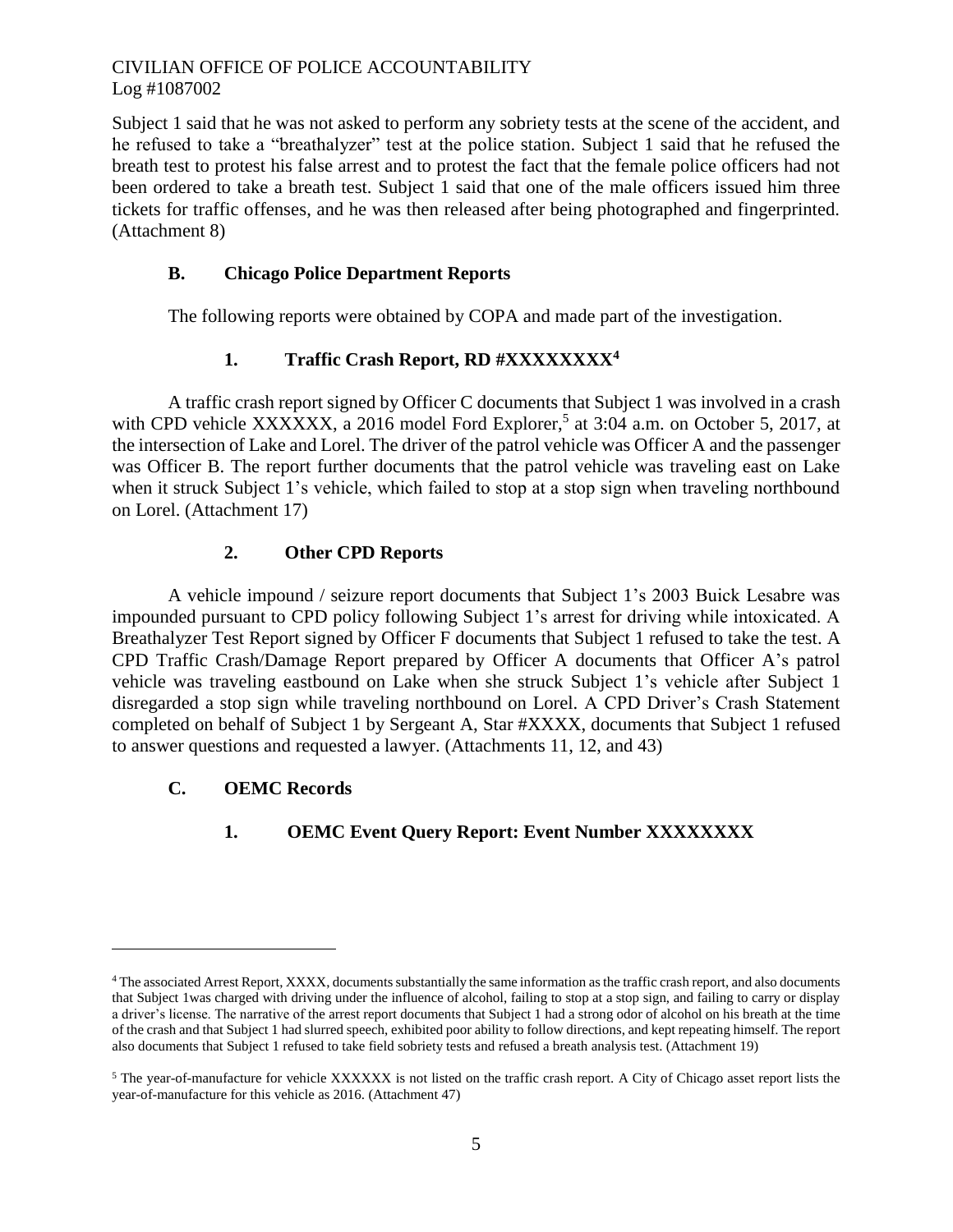An OEMC Event Query Report documents that officers assigned to Beat XXXXX were involved in an automobile accident at the intersection of Lake and Lorel at 3:04 a.m. on October 5, 2017, and that multiple other units responded to assist.<sup>6</sup>

## **2. Global Positioning System ("GPS") Report**

A GPS report received from OEMC documents that shortly before 3:05 a.m. on October 5, 2017, CPD patrol vehicle XXXX was traveling at the following locations, directions, and speeds:

| Location                 | Direction              | Speed             |
|--------------------------|------------------------|-------------------|
| North Central & West End | North on North Central | 32 miles per hour |
| North Central & Fulton   | North on North Central | 24 miles per hour |
| Lake and Lotus           | East on Lake           | 29 miles per hour |
| Lake and Lorel           | East on Lake           | 35 miles per hour |

The GPS report also indicates that vehicle XXXX remained stationary on Lake just west of Lorel from approximately 3:05 a.m. to 3:27 a.m. (Attachments 36 and 37)

### **D. Canvass<sup>7</sup>**

COPA investigators conducted a canvas of the XXXX block of West Lake Street and the immediately surrounding area on October 12, 2017. The intersection of Lake and Lorel was photographed, and a "Stop" sign for traffic traveling north on Lorel at Lake was observed to be in place. No traffic control device was in place for traffic traveling east on Lake at Lorel. Investigators also searched for third-party surveillance cameras that may have captured the crash, but no recordings were found. (Attachments 41 and 42)

## **E. Body-Worn-Camera and In-Car-Camera Video Recordings**

# **1. Body-Worn Camera – Officer A**

COPA obtained a body-worn camera ("BWC") video recording from Officer A. The recording depicts Officer A driving the patrol vehicle immediately prior to, during, and after the crash involving Subject 1. Because the camera was mounted on Officer A's chest, the patrol vehicle's steering wheel and parts of the instrument cluster were captured while she was driving. The BWC did not capture any images of the road ahead of the patrol vehicle, and the BWC video does not depict the crash. The BWC does, however, depict the vehicle's lighting selector switch

 $\overline{a}$ <sup>6</sup> CPD Attendance & Assignment records document that Officer B and Officer A were assigned to XXXXX and were working at the time of the incident. (Attachment 20)

<sup>7</sup> On the date of the canvass, COPA investigators believed that the crash had occurred at the intersection of Lake and Lorel, as described in CPD reports and as described by Officer A. As explained in this summary report, an in-car-camera video recording that was turned over by CPD to COPA on October 17, 2017, shows that the crash actually occurred at the intersection of Lake and North Lockwood Avenue. The video recording conclusively shows that both the involved CPD members and Officer A were mistaken about the location of the crash. During the October 12 canvass of the Lorel and Lake intersection, COPA investigators did observe a "Stop" sign for traffic traveling north on Lockwood at Lake, along with an absence of traffic control devices for traffic traveling east on Lake at Lockwood. Based on the conclusive nature of the later-obtained in-car-camera video recording, another canvas was not conducted at the corrected location.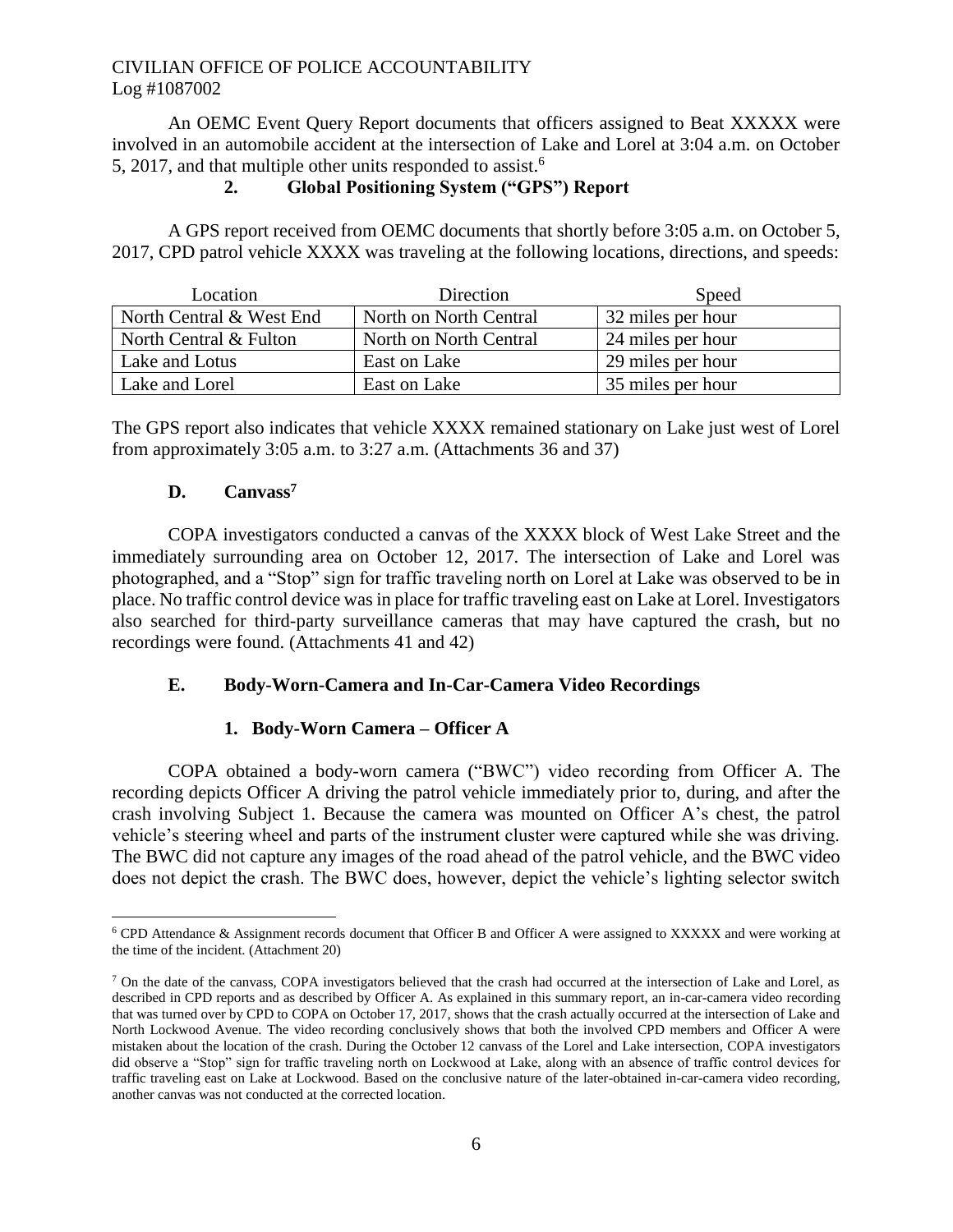and definitively shows that the headlight selector was turned to the "on" position.<sup>8</sup> After the crash, the recording shows Subject 1 step out of his vehicle and interact with the officers. Subject 1 is unsteady on his feet and stumbles at times, slurs words when he speaks, and appears to have difficulty following the officers' instructions to retrieve his driver's license and to keep his shoes on his feet. Subject 1 also complains multiple times that the officers were not driving with their siren turned on. Subject 1 is eventually placed in the back seat of a patrol vehicle by Sergeant A, who then asks Officer A and Officer B to play back the in-car-camera video recording from their patrol vehicle. The BWC video recording then ends. (Attachment 25)

#### **2. Additional Body-Worn-Camera Video Recordings**

COPA obtained BWC video recordings from Officer B and seven (7) additional members who responded to the crash: Sergeant A, Officer F, Officer D, Officer C, Officer G, Officer H, and Officer E. All of these recordings are consistent with the events depicted in Officer A's recordings. (Attachments 24, 26, 27, 28, 29, 30, 31, and 32)

#### **3. In-Car-Camera Video Recording – XXXXX<sup>9</sup>**

COPA obtained an in-car-camera ("ICC") video recording from XXXXX that depicts the crash involving Subject 1. The recording shows that XXXXX parked in front of the 15<sup>th</sup> District police station at 1:53 a.m. on the night of the incident and remained stationary until 2:52 a.m. Officer B and Officer A then walk out of the station and enter the vehicle; reflected light against objects in front of the vehicle evince that the headlights turned on within seconds of the officers entering the vehicle. The officers then pull away from the curb and drive east on West Madison Street before turning left (north) onto North Central Avenue, driving at apparently normal speeds and with the flow of very light traffic. They turn right (east) on West Corcoran Place, which merges with Lake Street after one block, where they continue east on Lake. A speed limit sign on Lake shows that the posted speed limit is 30 miles per hour.<sup>10</sup>

As XXXXX approaches the intersection of Lake and Lockwood, a silver sedan travels north on Lockwood, momentarily stopping at the intersection of Lake and Lockwood before turning west onto Lake. When XXXXX reaches the intersection, the headlights of another vehicle can be seen heading north on Lockwood approaching Lake. As XXXXX enters the intersection heading east, a white sedan enters the intersection heading north, directly in front of the patrol vehicle, and XXXXX strikes the white sedan on the driver's side. Based on the observable motion of the white sedan and the speed at which the sedan enters the intersection, it is apparent that the sedan did not stop at the "stop" sign before entering the intersection. After the collision, the white sedan continues to make a left (west) turn onto Lake, and continues driving west for one block. The blue overhead lights on the patrol vehicle then activate, and the patrol vehicle follows the

 $\overline{a}$ 

<sup>8</sup> COPA obtained a digital copy of the 2016 Ford Explorer Owner's Manual. The various positions of the lighting control switch are shown on page 80 of the owner's manual. (Attachment 35)

<sup>9</sup> Both the "event" recording from the incident under investigation and the "failsafe" recording beginning at midnight on the day of incident were obtained and reviewed by COPA.

<sup>&</sup>lt;sup>10</sup> The Traffic Crash Report (Attachment 17) prepared by Officer C indicates that the posted speed limit was 35 miles per hour. Whether the posted speed limit was 30 or 35 miles per hour does not affect the conclusions reached in COPA's investigation.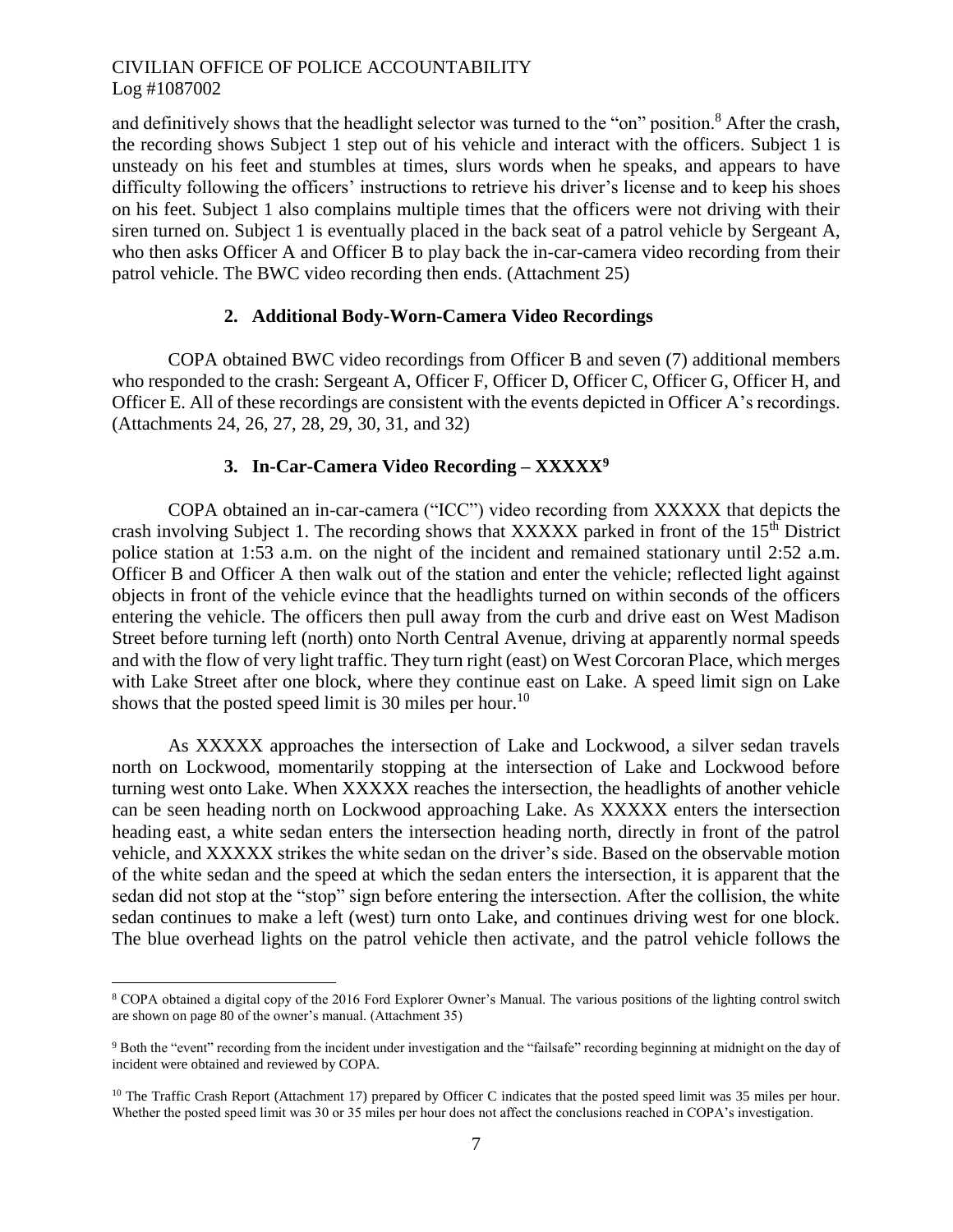white sedan. The sedan stops just west of the intersection of Lake and Lorel, and Subject 1 exits the vehicle. The remainder of the ICC video is consistent with the previously summarized BWC video recordings. (Attachment 45)

## **F. Criminal Case Proceedings**

Officer C issued three traffic tickets to Subject 1: (1) Failure to stop at stop sign, (2) Failure to produce driver's license, and (3) Driving under influence. A Notice of Summary Suspension/Revocation of driver's license, an individual recognizance bond slip, and a DUI Warning to Motorist form were also issued to Subject 1. An inquiry to the Clerk of the Circuit Court of Cook County showed that Subject 1's initial court appearance occurred on December 1, 2017, and that the case was continued to December 29, 2017, without resolution at the time this summary report was closed. (Attachments 9, 10, 13, 14, 15, 16, and 46)

\_\_\_\_\_\_\_\_\_\_\_\_\_\_\_\_\_\_\_\_\_\_\_\_\_\_\_\_\_\_\_\_\_\_\_ COPA Investigator A

COPA Supervising Investigator A

\_\_\_\_\_\_\_\_\_\_\_\_\_\_\_\_\_\_\_\_\_\_\_\_\_\_\_\_\_\_\_\_\_\_\_